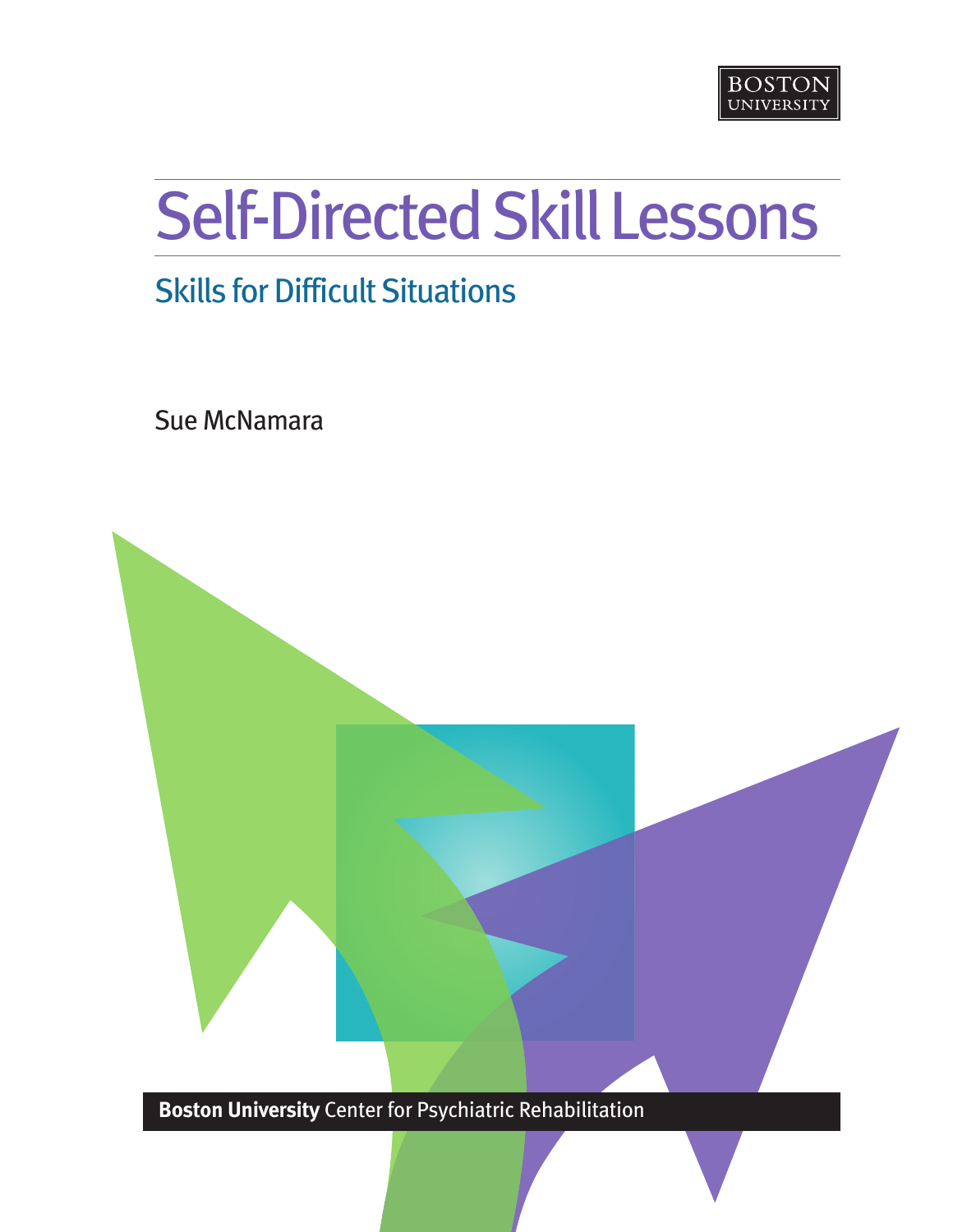#### © 2020, Center for Psychiatric Rehabilitation, Trustees of Boston University.

All rights reserved. No part of this publication may be reproduced or transmitted in any form or by any means, electronic or mechanical, including photocopying, recording, or any information storage or retrieval system except for the purchaser's individual use—without permission in writing from the publisher.

Published by: Boston University College of Health and Rehabilitation Sciences: Sargent College Center for Psychiatric Rehabilitation 940 Commonwealth Avenue West Boston, MA 02215 http://www.bu.edu/cpr/

The Center for Psychiatric Rehabilitation is partially funded by the National Institute on Disability and Rehabilitation Research and the Center for Mental Health Services, Substance Abuse and Mental Health Services Administration.

All proceeds from the sale of this book are used to further the work of the Center for Psychiatric Rehabilitation. No royalties are paid to the authors.

Printed in the United States of America

ISBN 978-1-878512-69-7

‐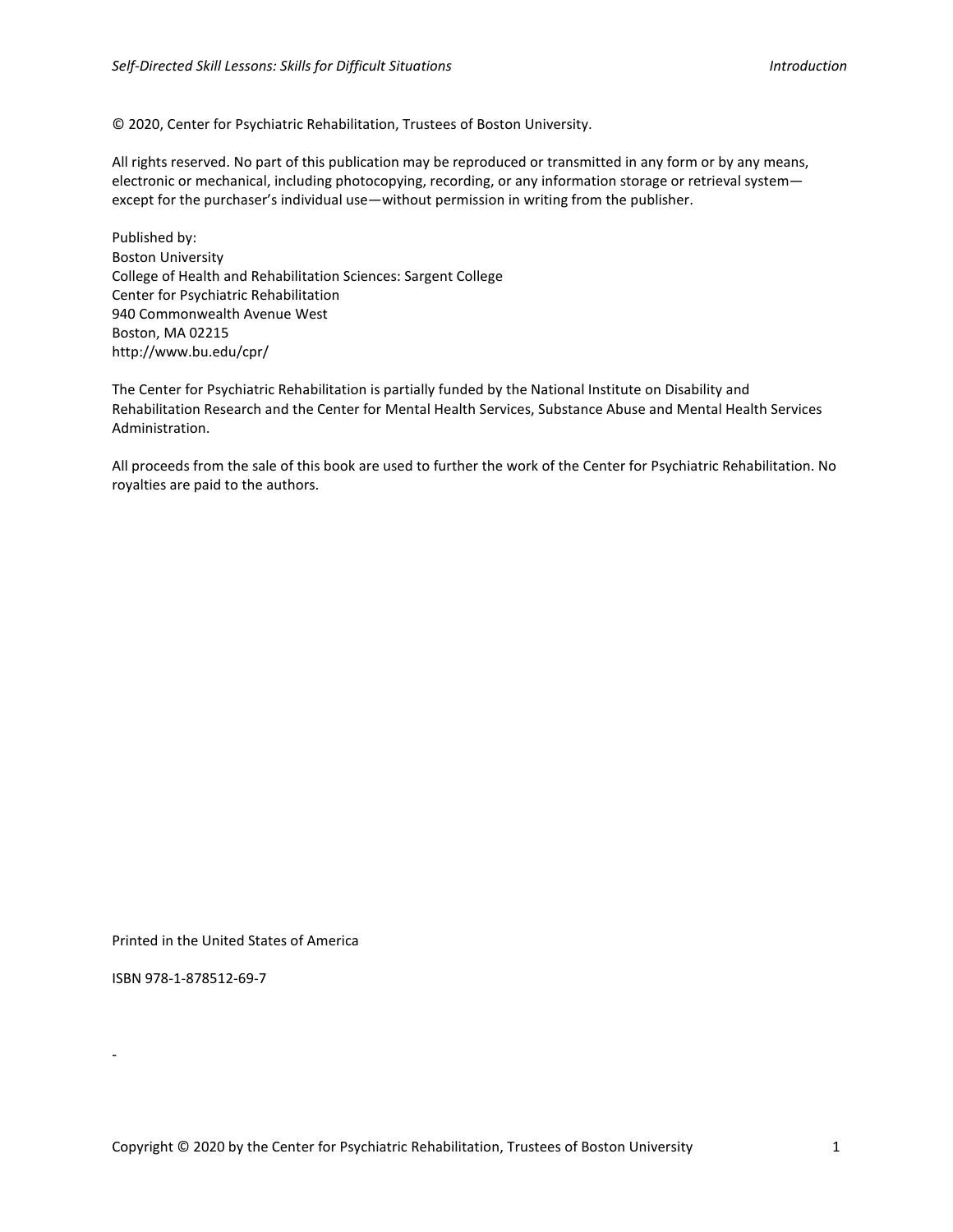### **Skill Bundle:** *Skills for Difficult Situations*

- **Skills:** *Paraphrasing*
	- *Recognizing Conflict Situations*
	- *Evaluating Frustration Level*
	- *Disagreeing*
	- *Negotiating*
	- *Refusing Requests*
	- *Apologizing*
	- *Forgiving*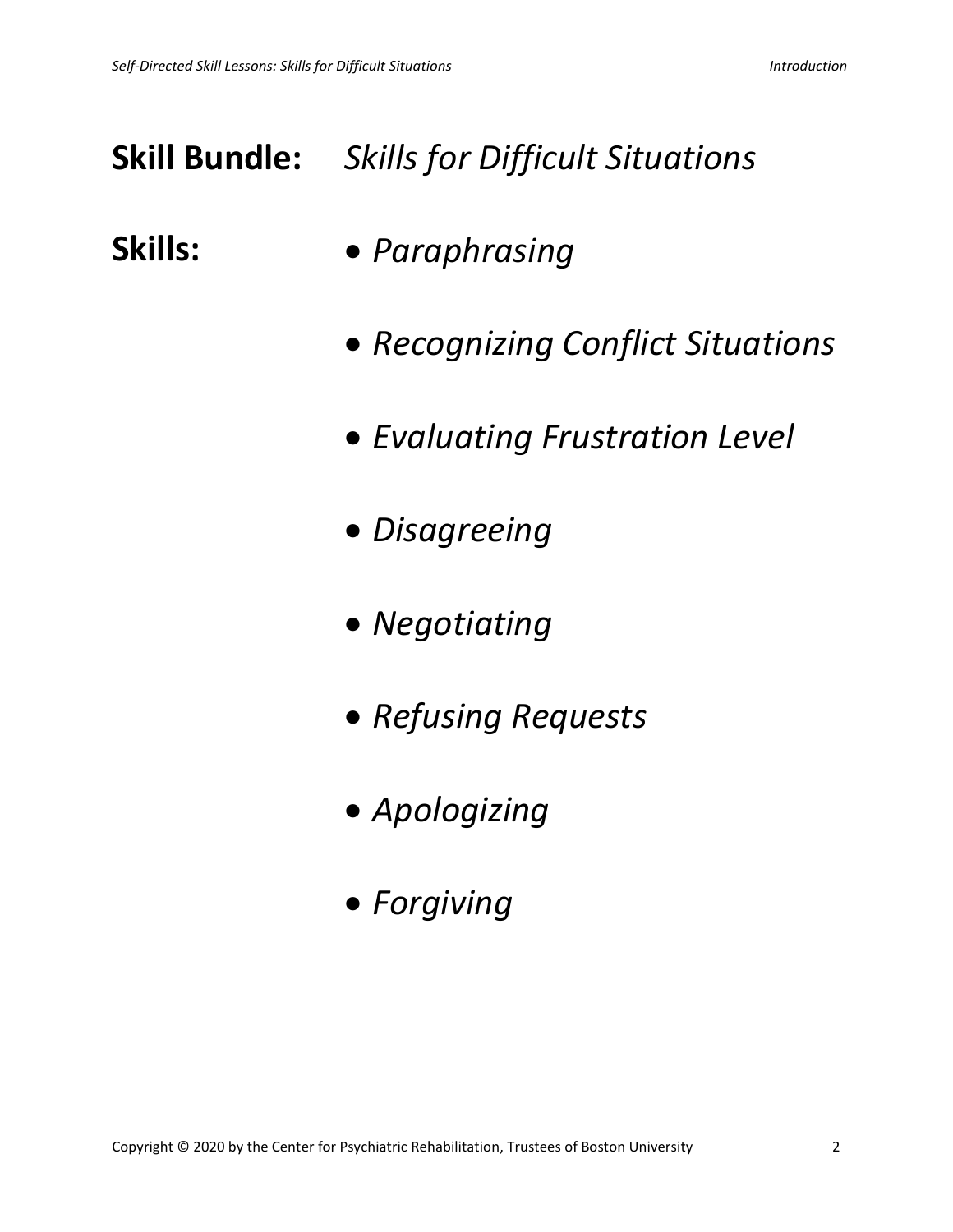### **Acknowledgements**

A sincere thank you is due to the authors from our Center's *Psychiatric Rehabilitation Training Technology* for their work in developing the skills of the psychiatric rehabilitation process. Their early work has inspired continued work on developing and promoting psychiatric rehabilitation.

The skill lessons included in this collection were adapted from:

- McNamara, S., Nicolellis, D., & Forbess, R. (2011). *Self-directed psychiatric rehabilitation activities.* Boston, MA: Boston University Center for Psychiatric Rehabilitation.
- Cohen, M., Danley, K., & Nemec, P. (1985, 2007). *Psychiatric rehabilitation training technology: Direct skills teaching.* Boston, MA: Boston University, Center for Psychiatric Rehabilitation.
- Cohen, M., Farkas, M., & Cohen, B. (1986, 2007). *Psychiatric rehabilitation training technology: Functional assessment.* Boston, MA: Boston University Center for Psychiatric Rehabilitation.
- BCPR Consulting, Inc. (McNamara, S., Nemec, P. B., & Forbess, R., eds.). (2002). *Psychiatric rehabilitation practitioner tools: Achieving valued roles (Compendium version).* Boston, MA: Boston University, Center for Psychiatric Rehabilitation.

Sincere appreciation goes to Patricia Nemec for her support of this skill lesson product. Deep appreciation also goes to Linda Getgen for her consultation for the design of this product as well as for her creative cover design. The clip art contributions came from the Microsoft Design Gallery Live and Google Images.

Our heartfelt gratitude also goes to the people with lived experience who have shared with us their experiences, expertise, and incredible wisdom over the years. Without their generous contributions, our understanding of the activities that support people to regain lives of meaning would be quite limited, and the development of these Self-Directed Skill Lessons would not have been possible. Thank you very much.

--Sue McNamara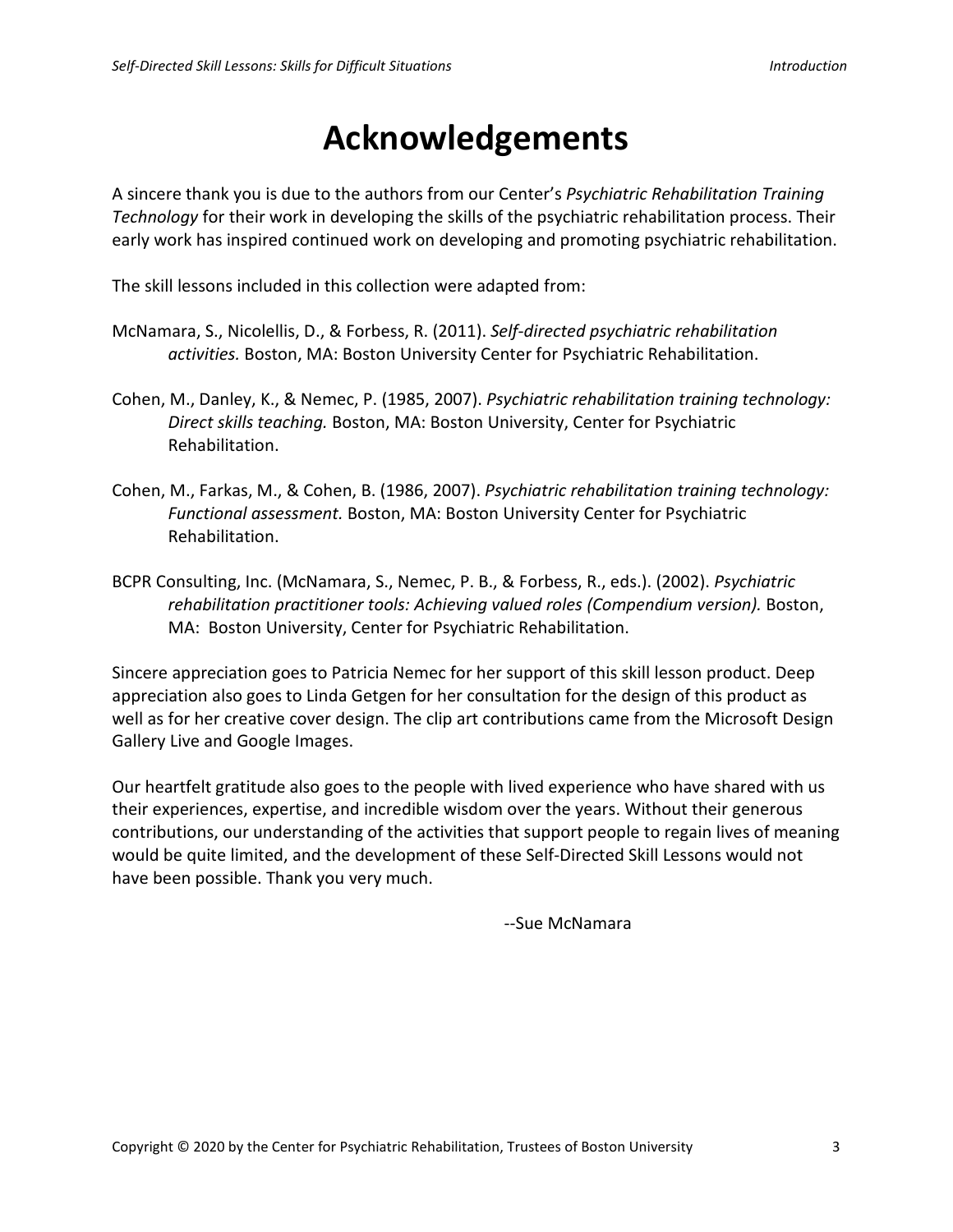### **Introduction**

The *Self-Directed Skill Lessons* were inspired by the *Self-Directed Psychiatric Rehabilitation Activities,* which were published in 2011. Similar in style to that related product, the *Self-Directed Skill Lessons* are designed to be used by you, with or without the support of another person. The skill lessons are designed to help you to learn the skills you want and need, and they will help you to develop the skills to be satisfied and successful at home, school, work, or places where you socialize. This objective follows the main principle guiding the psychiatric rehabilitation process, which is:

Skills + Supports = Success + Satisfaction

#### **Format for the Self-Directed Skill Lessons**

Each skill lesson is organized with:

- An Outline of the Skill Information
- An Example of the Skill
- Practice Exercises for Completing the Skill
- A Skill Use Worksheet

The *Outline* of the skill information includes what the skill means, why it's important, when to use the skill, and how to do the skill. The "how-to's" provide you with the steps you need to follow in order to perform the skill.

The *Example* of the skill shows you how the skill is performed using a scenario with a character in the scenario acting out the skill. Sometimes you will see the character thinking through some of the steps as well as engaging with another character for the other steps.

There are two Practice opportunities for each skill. *Practice 1* includes a scenario that continues from the one described in the Example. In this practice, you will perform the skill as if you were the main character from the scenario. This will give you a chance to walk through the steps of the skill in a fictional situation.

*Practice 2* requires you to think about a situation in your own life when you needed to perform the skill. In Practice 2, you will describe the situation and then perform each step of the skill as you've been taught in the lesson. This will give you another chance to gain some experience performing the skill. For most skills, you will need another person to role-play with you in this practice. The other person also may be able to give you some feedback about how you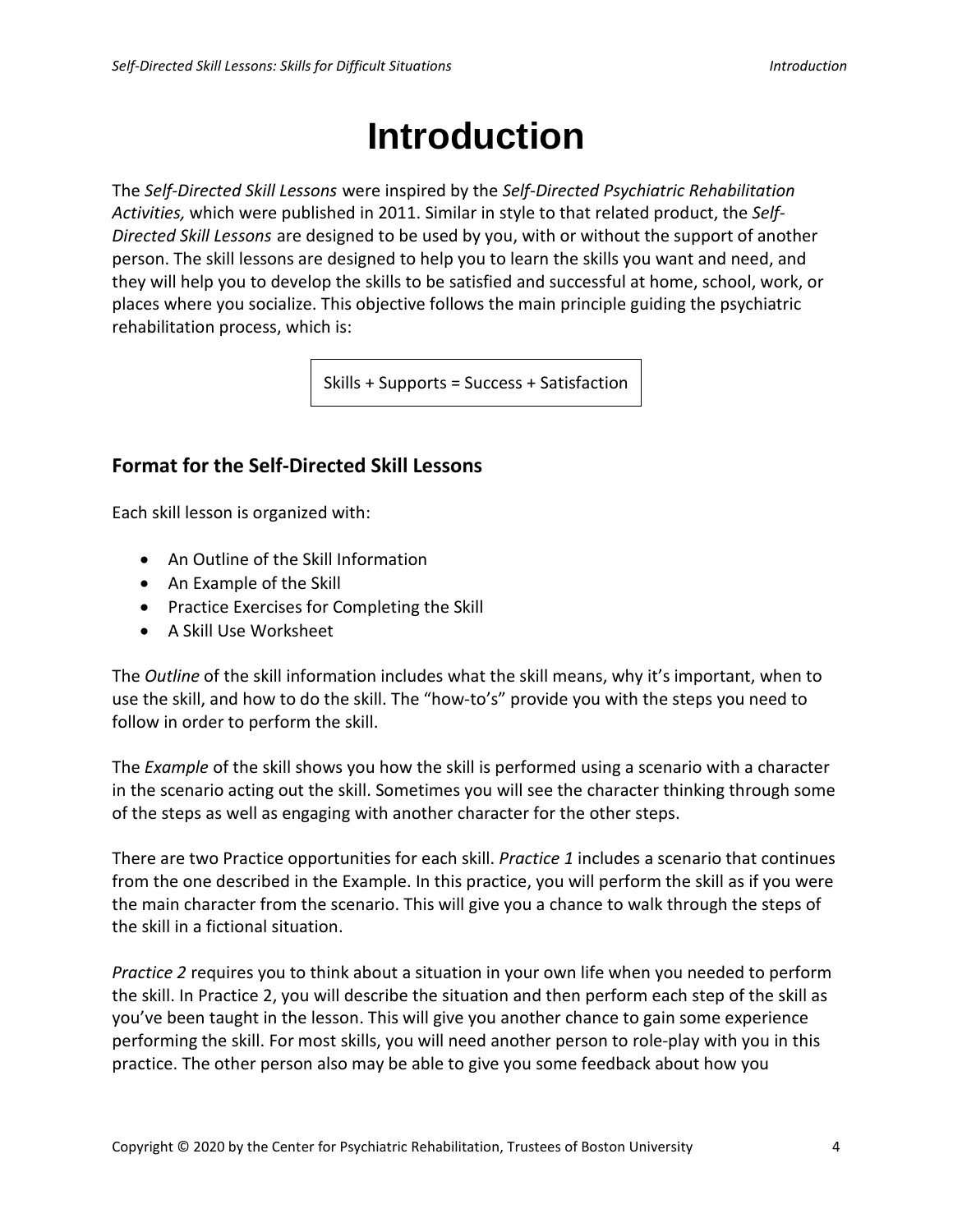performed the skill. You may repeat Practice 2, if you'd like to try out your skill abilities with different situations. You may need extra copies or additional paper for Practice 2.

The *Skill Use Worksheet* gives you a way to monitor your use of the skill in real-life situations. The worksheet is a chart that includes noting the dates of situations where you thought you needed to use the skill, a column to check whether you used the skill or not, and space to write the reasons that you did or did not perform the skill. This worksheet allows you to see your progress with the new skill. You may choose to make extra copies of the Skill Use Worksheet so that you can track you use of the skills for as long as you'd like.

This format of an Outline—Example—Practice is designed to help you walk through the parts of how to perform the skill one step at a time. Some people learn best by reading or hearing about how to perform a skill, while others learn best by seeing examples of how a skill is performed. We all learn by performing a skill repeatedly, and practice with feedback can make perfect! The outlines, examples, practices, and skill use worksheets are written in a self-directed perspective. This allows you to guide yourself in learning how to perform the skills so that you may be satisfied and successful wherever you live, learn, work, or socialize.

#### **How to Use Self-Directed Skill Lessons**

You may choose to use these skill lessons by yourself, with others who might share similar goals and skill needs, or with the assistance of a support person. You may want to share your completed practices with a service provider or other person supporting you in order to show the progress you have made with your skill development.

If you decide to use these self-directed skill lessons with a small group of peers, then having only a few people in the group works best. It also works best when group members need to learn the same skills for similar residential, educational, vocational, or social goals so that you and your peers can share ideas and experiences with each other. Within your small group, you may practice the skills with each other and give feedback to each other. This will allow you and the other group members to see how well you have performed the skill or how you might improve your skill performance.

After you have learned a new skill and monitored your use of the skill, you will be able to see whether your skill has improved in real-life situations. You may choose to share this completed worksheet with others to show and discuss your progress with your new skill use.

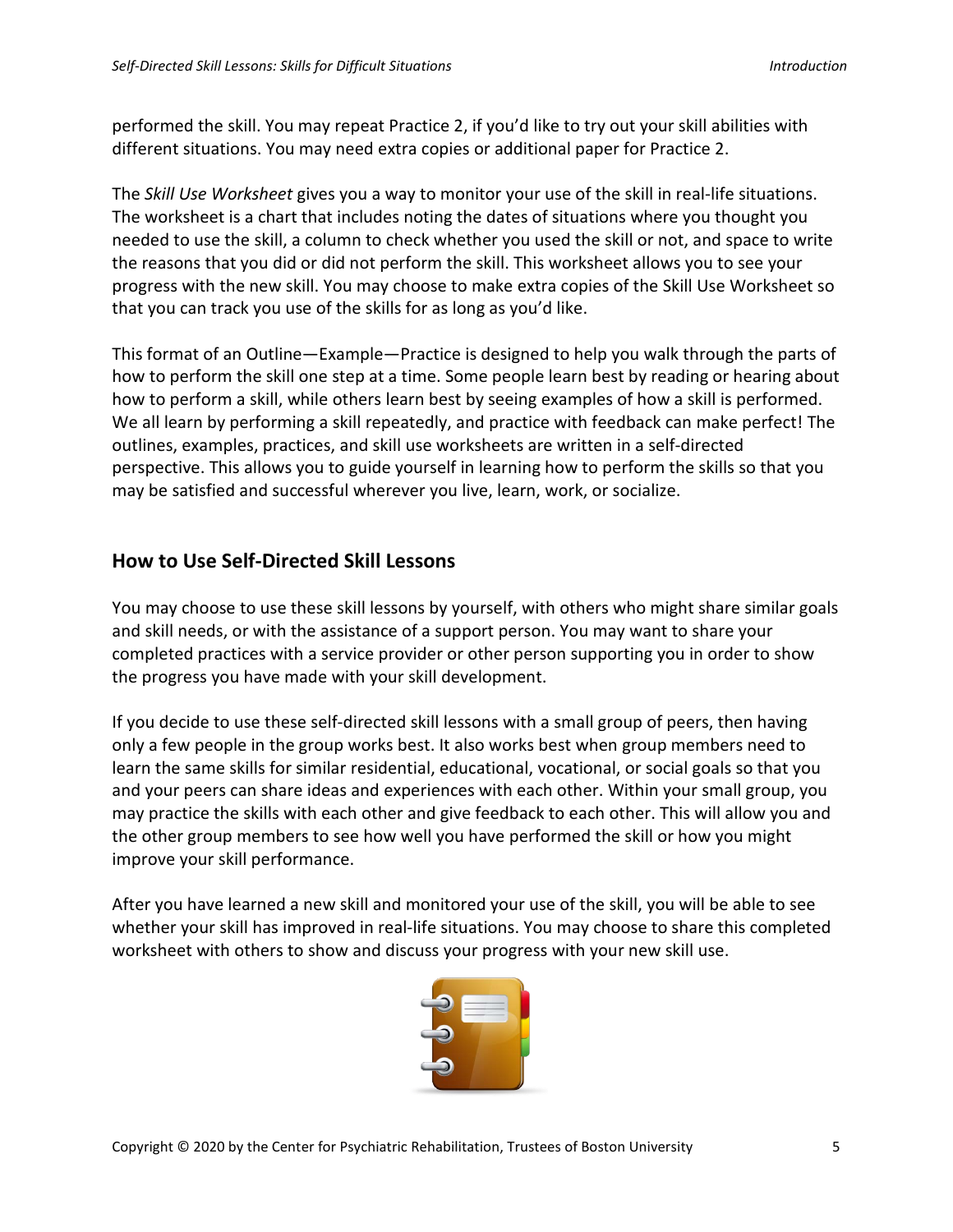#### **Skill Bundles**

This bundle of skills is called *Skills for Difficult Situation*. There are 8 skill lessons included in this skill bundle:

- Paraphrasing
- Recognizing Conflict Situations
- Evaluating Frustration Level
- Disagreeing
- Negotiating
- Refusing Requests
- Apologizing
- Forgiving

#### **Skill Bundles for Skills for Getting-Along with Others**

| <b>Skills for Participating in</b>    | <b>Skills for</b>              | <b>Skills for Working with</b>         |
|---------------------------------------|--------------------------------|----------------------------------------|
| <b>Groups/Classes/Activities</b>      | <b>Working Together</b>        | <b>Supervisors/Teachers</b>            |
|                                       |                                |                                        |
| <b>Asking Questions</b>               | <b>Scheduling Activities</b>   | <b>Assessing Task Performance</b>      |
| <b>Responding to Questions</b>        | <b>Coordinating Schedules</b>  | <b>Reporting Progress</b>              |
| Clarifying Information                | Dividing Work Responsibilities | <b>Sharing Self-Evaluations</b>        |
| <b>Expressing Feelings</b>            | <b>Requesting Assistance</b>   | <b>Requesting Feedback</b>             |
| <b>Expressing Opinions</b>            | <b>Offering Assistance</b>     | Responding to Feedback                 |
|                                       | <b>Volunteering for Tasks</b>  | <b>Recognizing Support Needs</b>       |
|                                       | <b>Giving Feedback</b>         | <b>Disclosing Disability</b>           |
|                                       | Respecting Others' Space       | <b>Evaluating Accommodations</b>       |
|                                       |                                |                                        |
|                                       |                                |                                        |
| <b>Skills for</b>                     | <b>Skills for</b>              | <b>Skills for</b>                      |
| <b>Socializing</b>                    | <b>Being a Friend</b>          | <b>Difficult Situations</b>            |
|                                       |                                |                                        |
| <b>Introducing Yourself</b>           | <b>Acknowledging Praise</b>    | Paraphrasing                           |
| Introducing Others                    | <b>Expressing Appreciation</b> | <b>Recognizing Conflict Situations</b> |
| <b>Greeting Acquaintances</b>         | <b>Giving Compliments</b>      | <b>Evaluating Frustration Level</b>    |
| <b>Initiating Conversations</b>       | <b>Expressing Interest</b>     | Disagreeing                            |
| <b>Conversing about Social Topics</b> | <b>Responding to Feelings</b>  | Negotiating                            |
| Decoding Body Language                | <b>Extending Invitations</b>   | <b>Refusing Requests</b>               |
| Selecting Jokes                       | Responding to Invitations      | Apologizing                            |
|                                       | <b>Choosing Gifts</b>          | Forgiving                              |

This chart includes many skills for "getting along with others," but certainly it is not an exhaustive list. In addition, clearly some of the skills could cross over into other bundles, but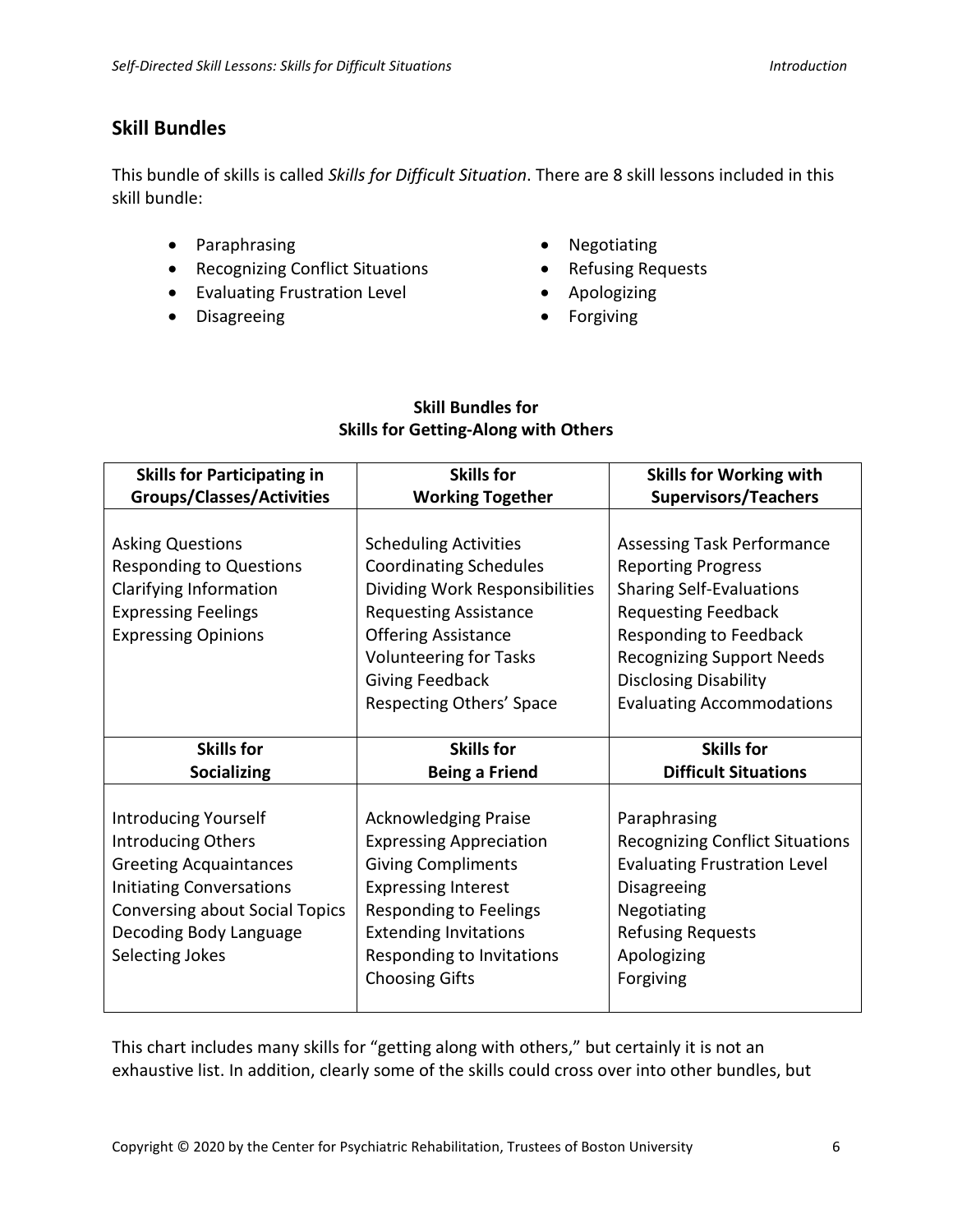this chart shows a way to categorize the skills and to break them apart into thematic, manageable skill bundles.

#### **Summary**

In summary, the *Self-Directed Skills Lessons* are a new resource for you to use to develop your skills in your own living, learning, working, and/or social settings. We hope that you enjoy learning new skills in this way and can share your experiences with others.

Best wishes as you learn or improve some new skills and reach new heights to become satisfied and successful at home, work, school, and wherever you socialize!

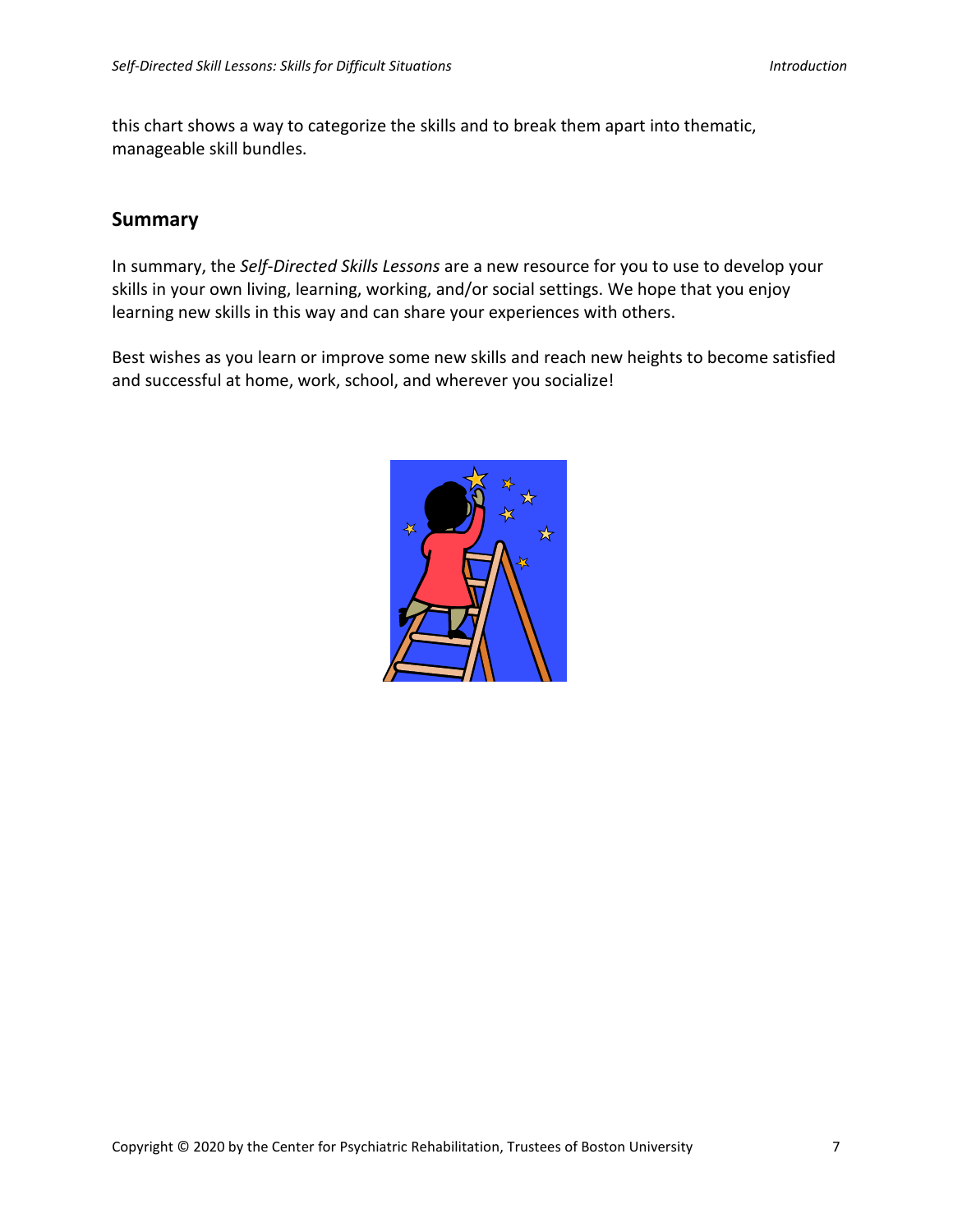## **Self-Directed Skill Lessons**

**Skill Bundle:** *Skills for Difficult Situations*

**Skill:** *Paraphrasing*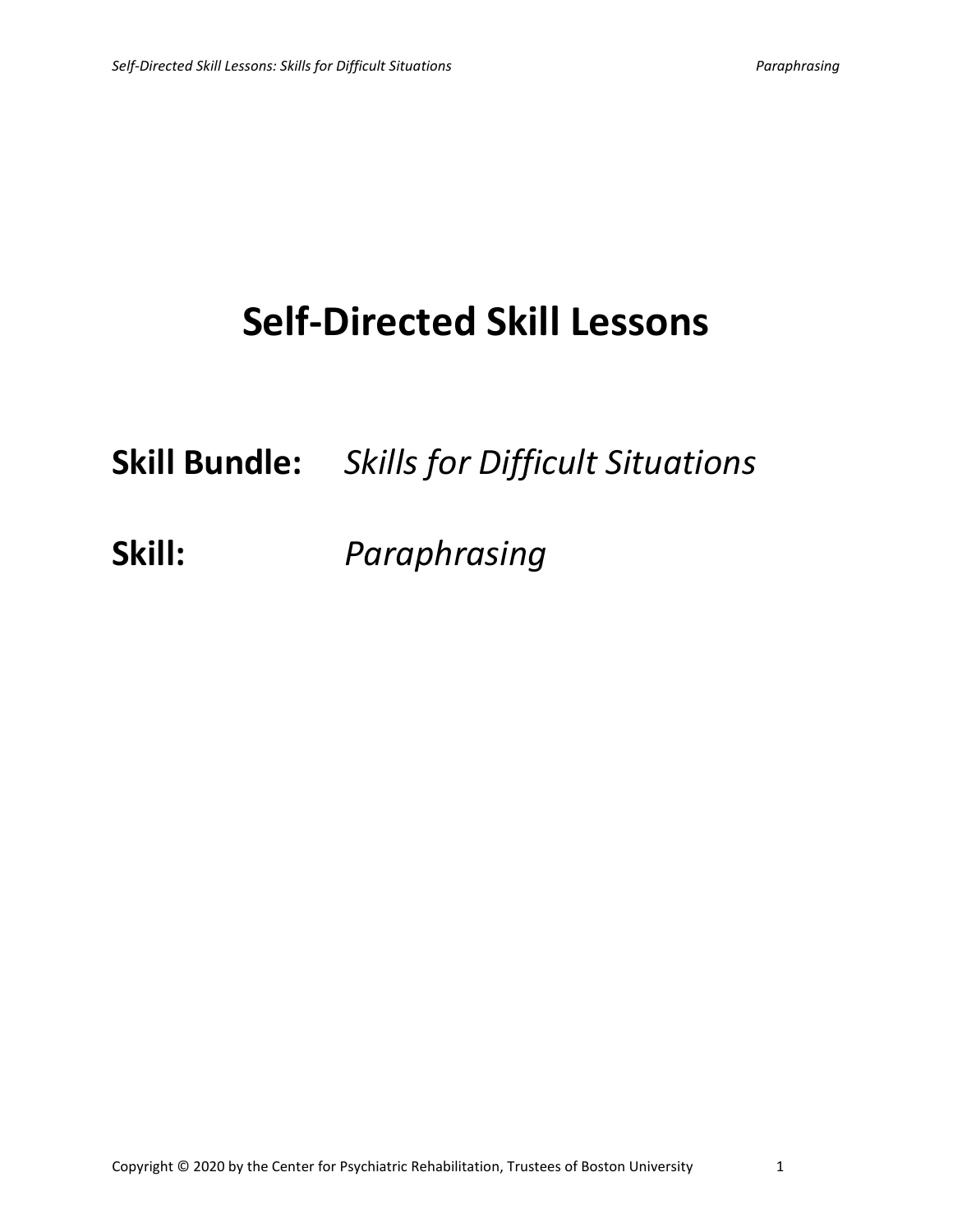### **Skill Lesson: Paraphrasing**

### **Skill Information**

| <b>What it means:</b> | Paraphrasing means you restate what another person has said to you.                                                                                                                                                                                                                          |
|-----------------------|----------------------------------------------------------------------------------------------------------------------------------------------------------------------------------------------------------------------------------------------------------------------------------------------|
|                       | Restating means that you use your own words to reflect what the other<br>person has said. Restating is summarizing the main points or theme of<br>the person's story or comments.                                                                                                            |
|                       | Paraphrasing is NOT repeating back what the other person<br>said verbatim-that is parroting! And that can be very<br>annoying for the other person to hear his or her exact<br>words repeated back!                                                                                          |
| Why it's important:   | If you Paraphrase, then you will be able to state your understanding of<br>what the other person is trying to tell you. Restating what the other<br>person said helps you to check out whether your understanding of<br>what you heard was accurate.                                         |
|                       | Paraphrasing is especially important when you need to be clear about<br>what the other person is saying. If someone is giving you instructions or<br>feedback on your performance, for example, it will be important to be<br>clear about the specific points and to be able to recall them. |
|                       | Also, when you are trying to establish or maintain a close relationship<br>with someone, it is important to let the person know that you are clear<br>about things he or she is saying to you.                                                                                               |
| When to do it:        | When you are having a conversation with someone. Paraphrasing<br>usually happens naturally when talking back and forth with someone.                                                                                                                                                         |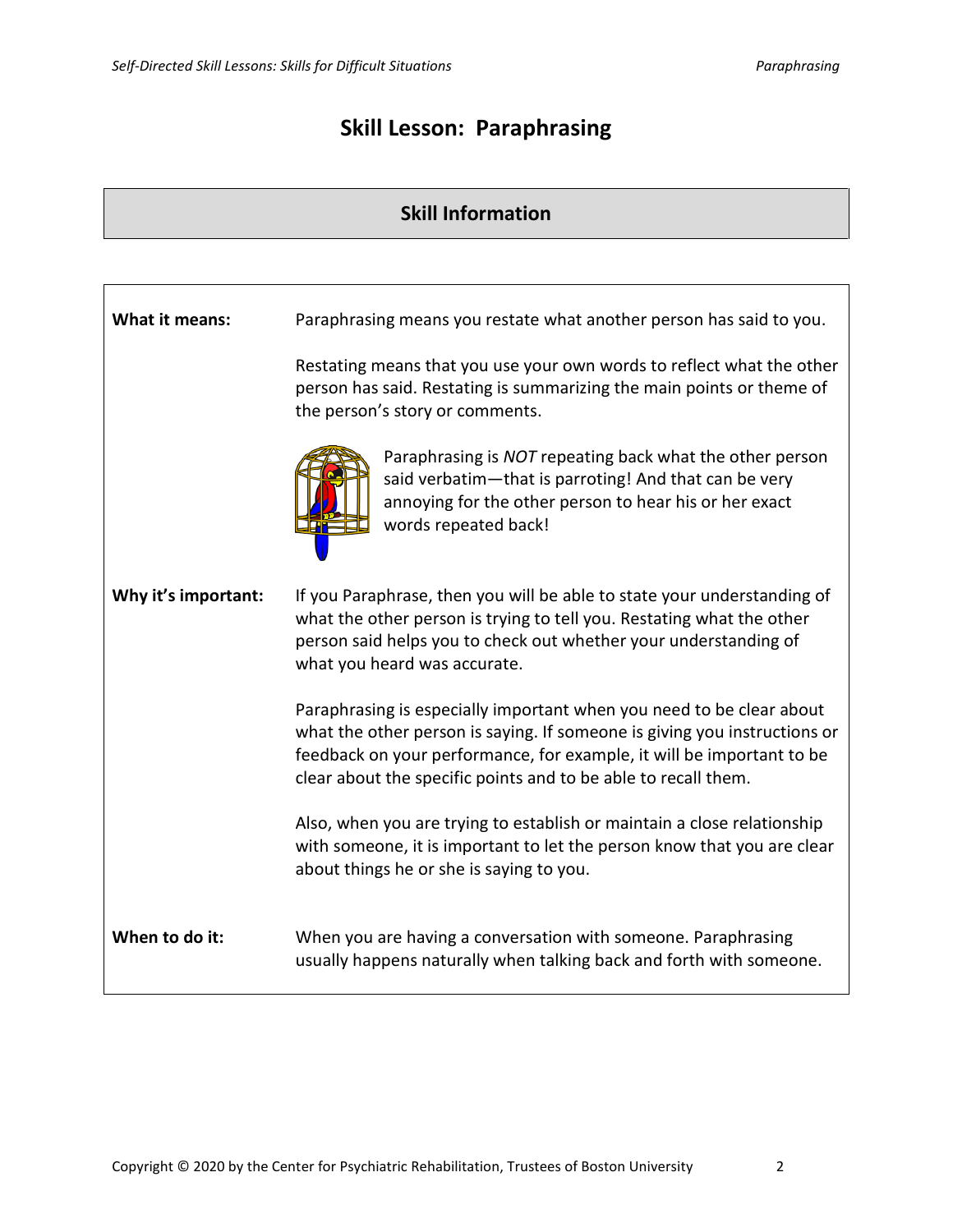Г

٦

#### **Skill Information (continued)**

| How to do it: | 1. Select Important Information                                                                                                                                                                                                                                                                                                                                                                                                                                                                                                                                                                                           |
|---------------|---------------------------------------------------------------------------------------------------------------------------------------------------------------------------------------------------------------------------------------------------------------------------------------------------------------------------------------------------------------------------------------------------------------------------------------------------------------------------------------------------------------------------------------------------------------------------------------------------------------------------|
|               | Selecting Important Information means you pick out<br>the key words that emphasize the message. If you can<br>identify key words, it will help you to pinpoint what the<br>other person is trying to tell you.                                                                                                                                                                                                                                                                                                                                                                                                            |
|               | First, identify themes or points that are emphasized more than<br>once. Sometimes a person will repeat something over and over-<br>either in one set of remarks or many different times in the same<br>conversation. For example, a person might repeat a phrase that<br>someone else said, "And then the bank teller said that I would have<br>to go back to the end of the line! Can you believe it? To the end of<br>the line!"                                                                                                                                                                                        |
|               | Sometimes a person will emphasize a particular point, but use<br>different words. For example, the person complaining about the<br>bank teller might be telling you in several different ways that bank<br>personnel should be courteous, but say it like this: "The teller was<br>just rude! The two ladies behind me in line invited me to go ahead.<br>That was nice of them. Why can't the bank teller be polite like that?<br>I never had these problems at my other bank-those people had<br>good manners." By listening carefully, you can recognize those<br>topics or points that are emphasized more than once. |
|               | Second, check out whether you have identified the overall message<br>as positive or negative. Often a person's tone of voice or gestures<br>will tell you that something is important.                                                                                                                                                                                                                                                                                                                                                                                                                                    |
|               | Tone of voice means the sounds that suggest certain strong<br>feelings. For example, an angry person might speak loudly; a scared<br>person might get a squeaky voice; a sad person might get choked<br>up. These feelings tell you that something is important.                                                                                                                                                                                                                                                                                                                                                          |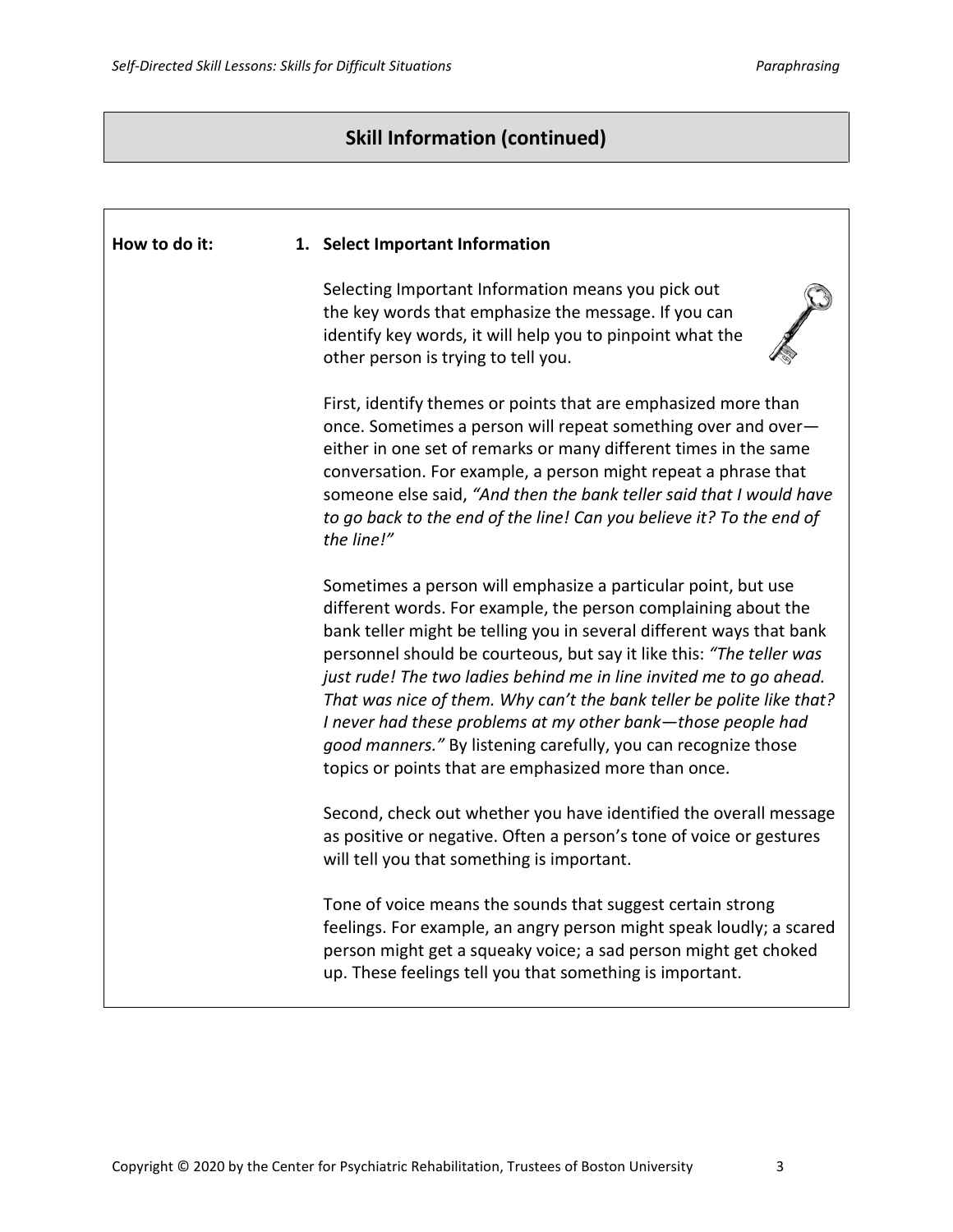#### **Skill Information (continued)**

Gestures often are used for emphasis, like "talking with your hands." For example, a person might pound the table as a way of stressing a point. Facial expressions often change when someone describes something important.

You can Select Important Information while you are listening to the other person. If you do this as the conversation goes along, then you will be prepared to do the next part of Paraphrasing, which is to Rephrase the Message by saying it out loud.

#### **2. Rephrase the Message**

Rephrasing the Message means you state your understanding of what was said. Your paraphrase represents your best guess about what is most important in the message. You won't know for certain if your guess is correct until you say it out loud. Rephrasing the Message gives you a chance to check out your understanding with the other person.

First, summarize the message into a brief statement. Start your sentence with the theme, then include one or two of the details. The summary should be specific, rather than vague or general. You should use your own words rather than repeating exactly what the other person said. Some people like to start out their summary in this way: *"It seems like you're saying…."* Your summary should reflect the facts, rather than expressing agreement or judgment. What you're trying to do here is to present a short, but accurate, summary of what the other person said to you.

Second, use a similar tone to what the person expressed to you. Watch what you imply with your tone of voice, gestures, and facial expressions. If you think the person's message was positive, then you should use an upbeat and energetic tone of voice when you state the message. If the message was negative overall, your voice should sound serious. When you match the emphasis, you reflect the person's tone *without* adding your own feelings.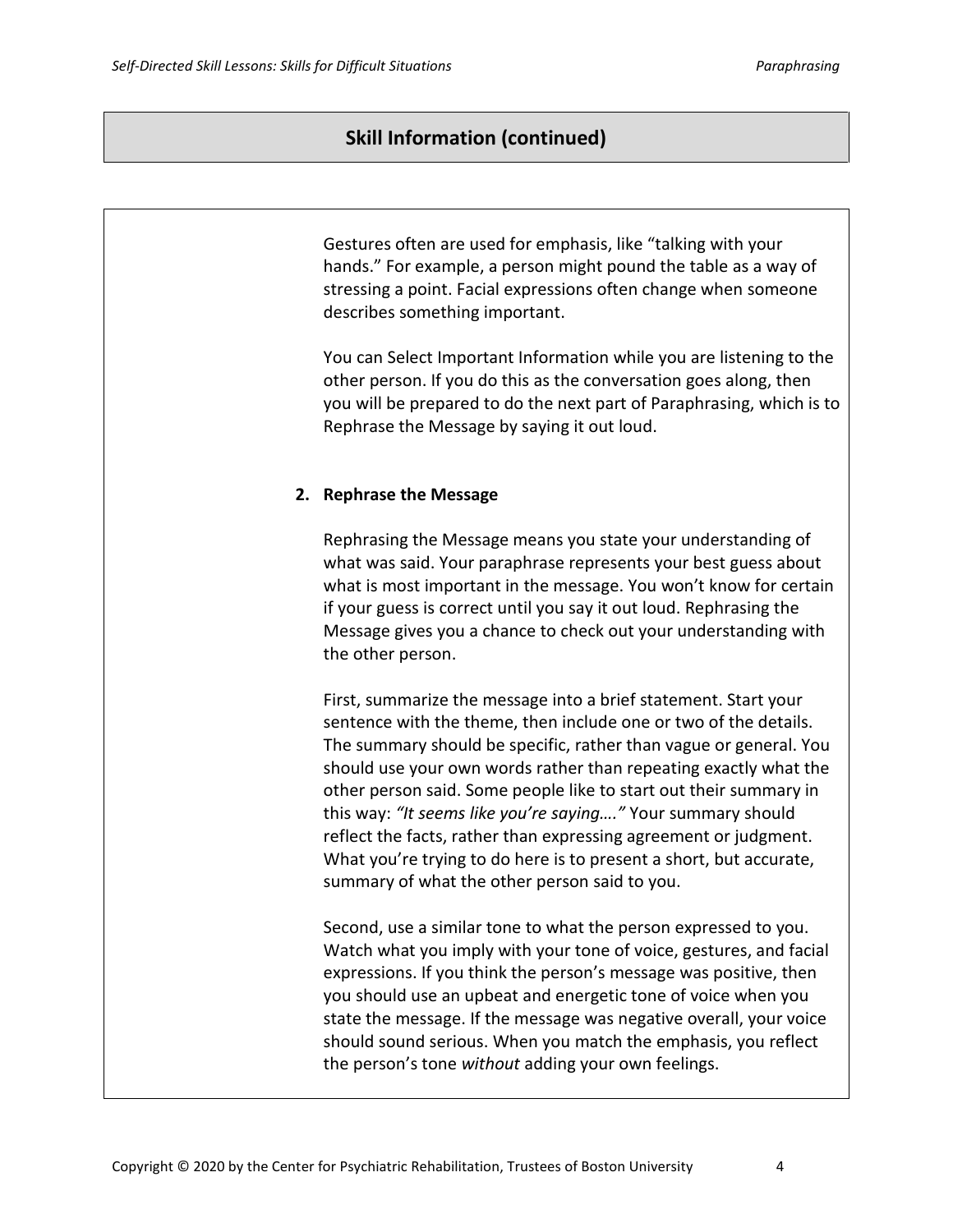#### **Example of the Skill**

|         | <b>Scenario:</b> Lydia and Olivia are roommates in a supported living apartment. Today, Olivia comes<br>in with a shopping bag, and Lydia says, "How was the plant store?"                                                                                                                                                                                                                                                                                                                                                                                                                                                                                                                                                                                                 |
|---------|----------------------------------------------------------------------------------------------------------------------------------------------------------------------------------------------------------------------------------------------------------------------------------------------------------------------------------------------------------------------------------------------------------------------------------------------------------------------------------------------------------------------------------------------------------------------------------------------------------------------------------------------------------------------------------------------------------------------------------------------------------------------------|
| Olivia: | Look what I got! We've been here in our new apartment over a month and we're<br>finally settled in. And now I have some plants that I've always wanted! It was fun<br>shopping at the plant store. There was a really nice man there. He was funny<br>because he was covered with dirt, so I know he likes plants like I do. I was nervous<br>to ask him anything at first. But he was so nice! He gave me lots of advice after I<br>told him about the apartment. He said I should have houseplants that like<br>"moderate light." Garden flowers need more light than they would get here. So I<br>chose two plants. This one is an ivy, and this one is a spider plant. It's called a<br>spider plant because it makes extra little plants that hang down like spiders. |
| Lydia:  | It sounds like you really liked shopping for plants! And you learned something from<br>that nice man about which kinds of plants would grow well in our apartment.                                                                                                                                                                                                                                                                                                                                                                                                                                                                                                                                                                                                         |

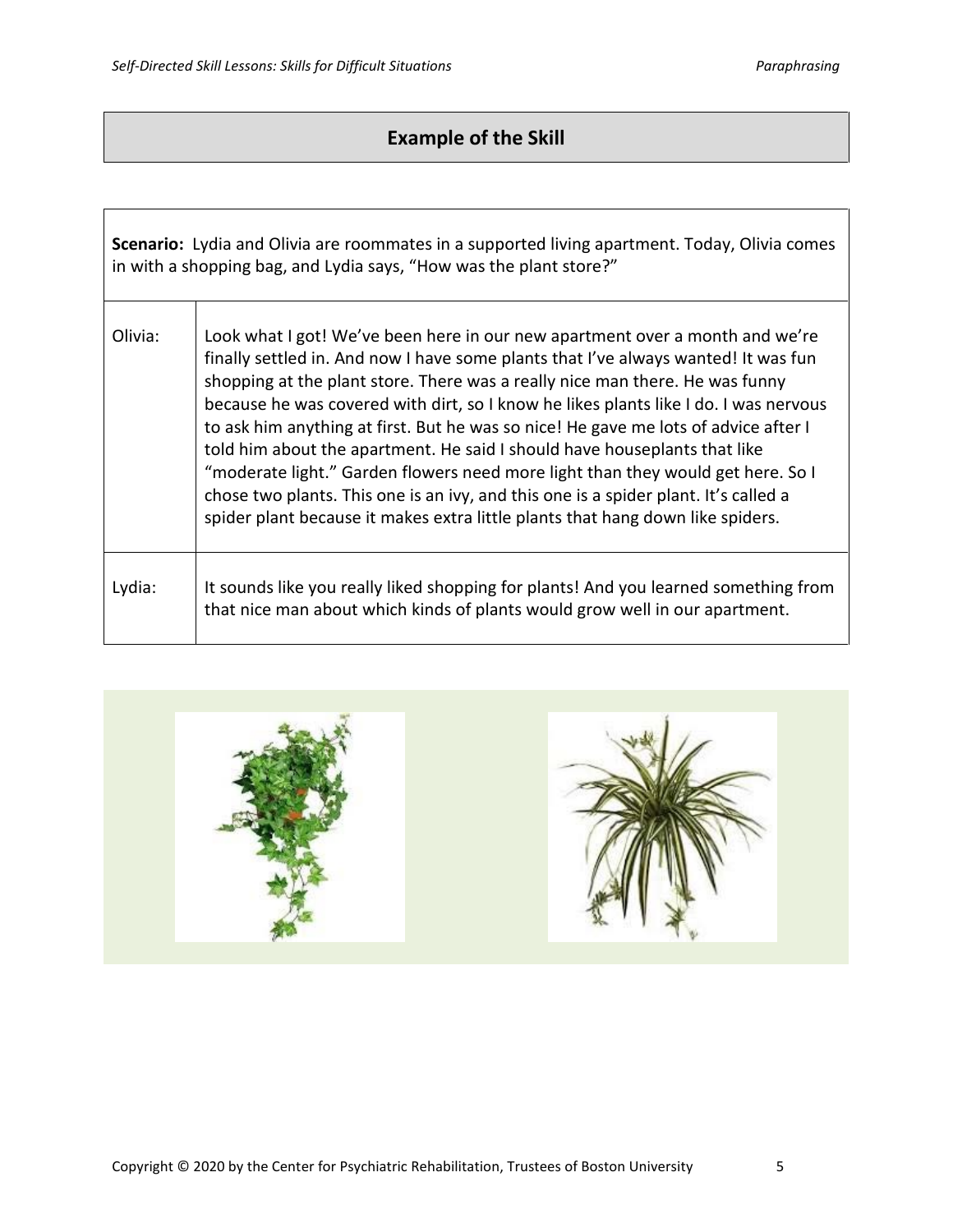#### **Skill Practice 1**

**Directions:** Read the following scenario, and write your answers for each of the steps of the skill of Paraphrasing, as if you just moved into the apartment next door to Olivia and Lydia. Then practice the skill in a role-play with another person, who will act as Olivia.

**Scenario:** Olivia comes over to introduce herself to you. You want to make a good impression because you want to get along with your neighbors. Also, Olivia is giving you some information about rules in the apartment building that are important for you to understand.



Olivia said, "We've been here two months, and most of the neighbors are really nice. We all keep the place pretty clean. Trash goes out on Tuesday mornings, you know. We're supposed to sort the recycling out from the regular garbage. Outside, where the trash goes, there's a big blue barrel that's for recycling. We're supposed to keep it neat and tidy down there. All of the bottles and cans should be rinsed out before you put them in the recycle bin, so they're clean. The landlord puts the barrels out on Tuesday, so we don't have to do that, but we have to put our garbage in plastic bags and then put them in the barrels. If we use bags, then the barrels stay clean and don't smell. And I have to be sure the lid goes on tight, otherwise animals could get into the trash and makes things pretty messy."

#### **1. Select Important Information**

#### **2. Rephrase the Message**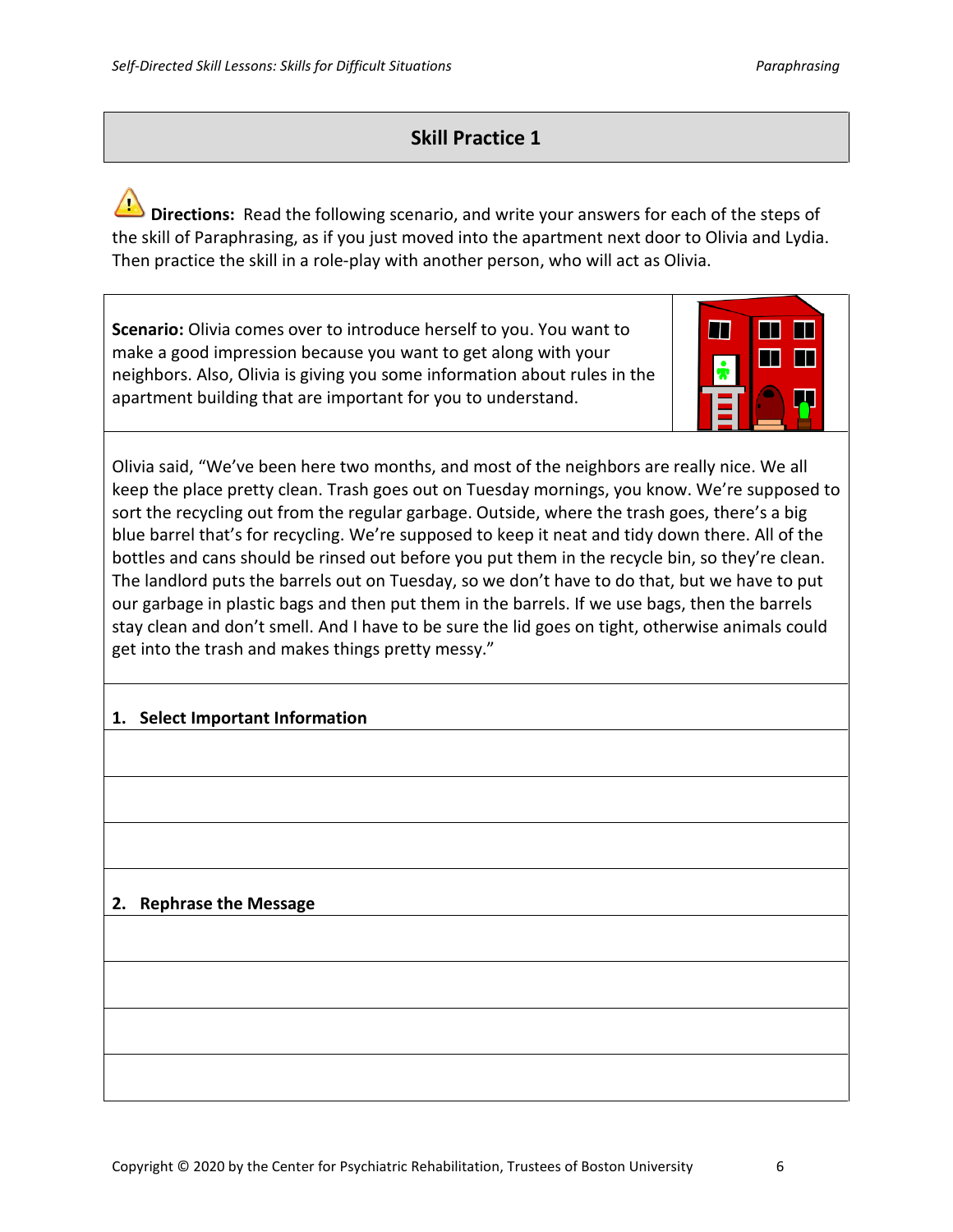#### **Skill Practice 2**

**Directions:** Write down a situation that happened recently when you were having a conversation with someone. Write your answers for each of the steps of the skill of Paraphrasing. Then practice the skill in a role-play with another person.

| Situation:                      |
|---------------------------------|
|                                 |
|                                 |
|                                 |
|                                 |
|                                 |
| 1. Select Important Information |
|                                 |
|                                 |
|                                 |
|                                 |
|                                 |
| 2. Rephrase the Message         |
|                                 |
|                                 |
|                                 |
|                                 |
|                                 |